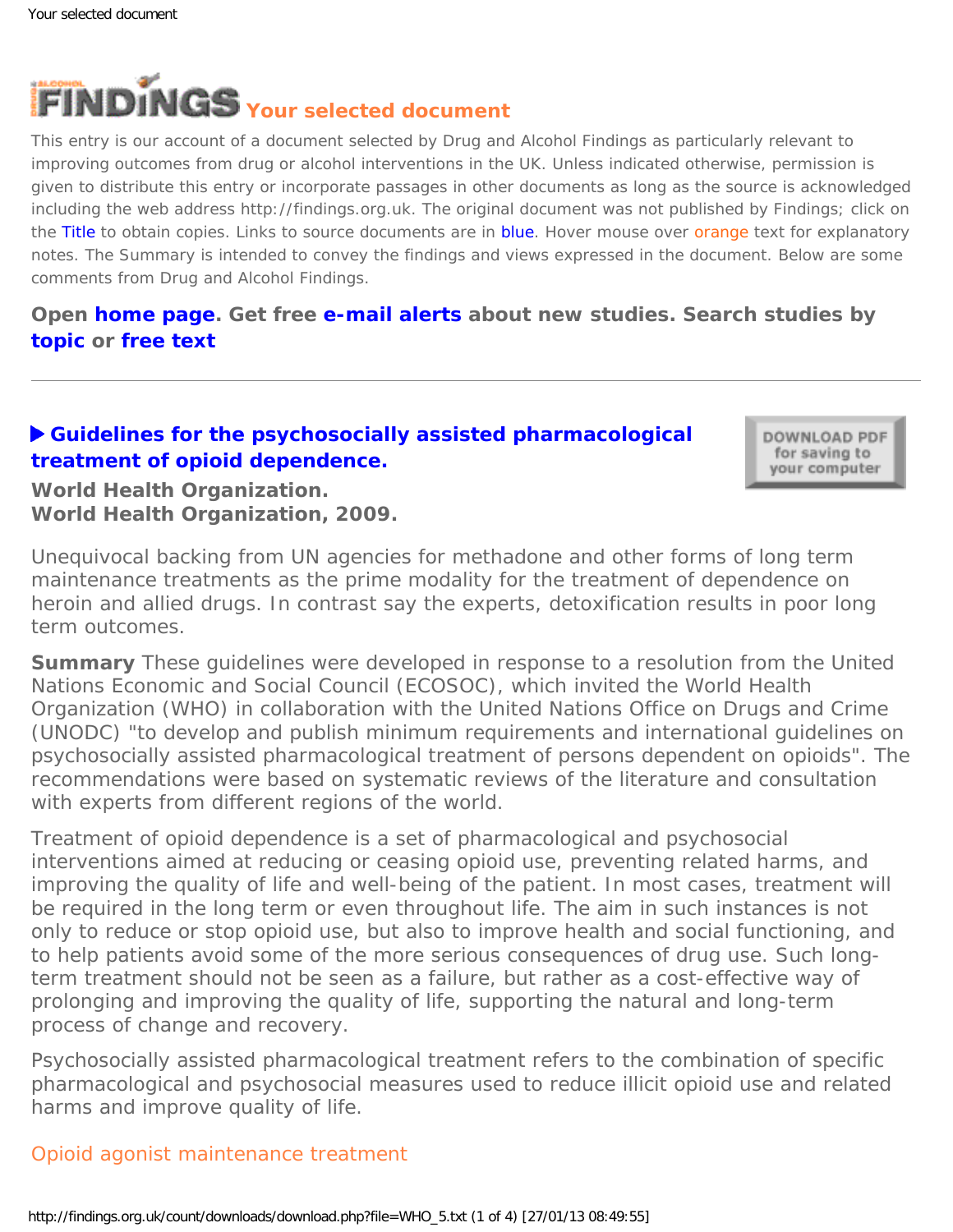#### Your selected document

Opioid agonist maintenance treatment is the administration of thoroughly evaluated opioid agonists (ie, drugs with opiate-type effects) to opioid dependent patients by accredited professionals in the framework of recognised medical practice to achieve defined treatment aims. Of the treatment options examined in these guidelines, such treatment, combined with psychosocial assistance, was found to be the most effective. Clinicians should offer other modalities including opioid withdrawal and opioid antagonist (naltrexone) treatment, but most patients should be advised to use opioid agonist maintenance treatment.

Oral methadone liquid and sublingual buprenorphine tablets are the medications most widely used for opioid agonist maintenance treatment. Both are sufficiently long acting to be taken once daily. They have a strong evidence base and have been placed on the WHO model list of essential medicines. Prescribed in the context of high quality, supervised and well-organised treatment services, they do not produce the cycles of intoxication and withdrawal seen with shorter acting opioids such as heroin and greatly reduce heroin and other illicit opioid use, crime, and risk of death through overdose. Both can also be used in reducing doses to assist in withdrawal or 'detoxification' from opioids.

More specifically, the evidence is that compared to detoxification or no treatment, methadone maintenance (using mostly supervised administration of liquid methadone) significantly reduces opioid and other drug use, criminal activity, HIV risk behaviours and transmission, opioid overdose and all-cause mortality; it also helps retain people in treatment. Compared to detoxification or no treatment, buprenorphine also significantly reduces drug use and extends treatment retention.

Comparing the two medications, both generally provide good outcomes. Methadone is preferred because it is more effective and costs less, but buprenorphine has a slightly different pharmacological action. Making both available may attract greater numbers of people to treatment and improve the matching of patients to appropriate treatments.

In new patients, methadone doses should gradually be increased to the point where illicit opioid use ceases; this is likely to be in the range of 60–120 mg per day. Methadone consumption should initially be supervised as suited to the individual patient, balancing the benefits of reduced attendance requirements in stable patients with the risks of injection and diversion of methadone to the illicit drug market. Psychosocial assistance should be offered to all patients.

Buprenorphine doses should be rapidly increased (ie, over days) to a dose that produces stable effects for 24 hours, generally 8–24 mg per day. If opioid use continues, usually the dose should be increased. Dosing supervision and other aspects of treatment should be determined on an individual basis, using the same criteria as for methadone maintenance treatment.

### Treatment for withdrawal and prevention of relapse

An alternative to maintenance is to help patients completely withdraw from opioids, a process also referred to as opioid detoxification. Methadone and buprenorphine can be used in reducing doses; alpha-2 adrenergic agonists such as clonidine can also be used to ameliorate withdrawal symptoms. Following detoxification, the long-acting opioid antagonist naltrexone can be used to help prevent relapse. Naltrexone produces no opioid effects itself, and blocks the effects of opioids for 24–48 hours.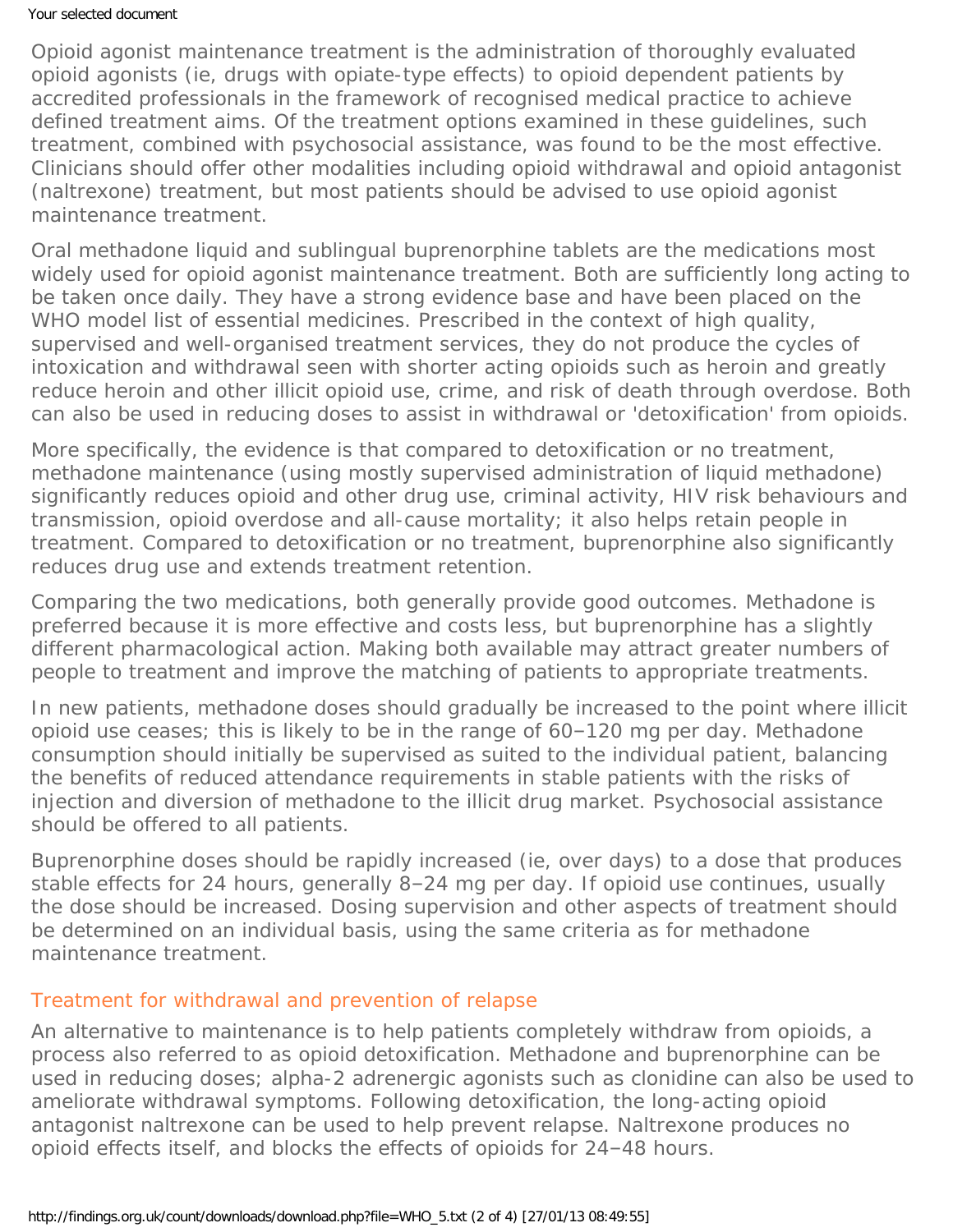#### Your selected document

Compared to maintenance treatment, opioid withdrawal results in poor outcomes in the long term; however, patients should be helped to withdraw from opioids if it is their informed choice to do so. Methadone and buprenorphine are the preferred treatments because they are effective and can be used in a supervised fashion in both inpatient and outpatient settings. Inpatient treatment is more effective, but also more expensive, and is recommended only for a minority of patients, such as those with polysubstance dependence or medical or psychiatric comorbidity.

Accelerated withdrawal using opioid antagonists with heavy sedation or anaesthesia offer little benefit over buprenorphine-assisted withdrawal or opioid antagonists with minimal sedation, yet result in significantly higher complication rates. These procedures should not be used. Opioid antagonists with *minimal* sedation do offer some benefits including shortening withdrawal and increasing the chances that it will be completed, but also some risks such as a more severe peak intensity of withdrawal symptoms. These procedures should not be a routinely used detoxification method. If they are used, careful and continuous monitoring is necessary for at least eight hours following administration of opioid antagonists, due to the possibility of delirium, vomiting and diarrhoea, and systems should be available for identifying and managing people who become dehydrated or delirious.

Naltrexone can be useful in preventing relapse in those who have withdrawn from opioids, particularly in those motivated to abstain from opioid use. Following opioid withdrawal, such patients should be advised to consider naltrexone to prevent relapse.

# Psychosocial treatment

Psychosocial interventions – including cognitive and behavioural approaches and contingency management techniques – can add to the effectiveness of treatment if combined with agonist maintenance treatment or medications for assisting opioid withdrawal. Psychosocial services should be made available to all patients, although those who do not take up the offer should not be denied effective pharmacological treatments.

### Treatment systems

In planning treatment systems, resources should be distributed in a way that delivers effective treatment to as many people as possible. Opioid agonist maintenance treatment appears to be the most cost-effective treatment, and should therefore form the backbone of the treatment system for opioid dependence. Countries with established opioid agonist maintenance programmes usually attract 40–50% of dependent opioid users into such programmes, with higher rates in some urban environments. Because of their cost, inpatient facilities should be reserved for those with specific needs, and most patients wanting to withdraw from opioids should be encouraged to attempt opioid withdrawal as outpatients.

# Ethical principles of care

Ethical principles should be considered together with evidence from clinical trials; the human rights of opioid-dependent individuals should always be respected. Treatment decisions should be based on standard principles of medical-care ethics: providing equitable access to treatment and psychosocial support that best meets the needs of the